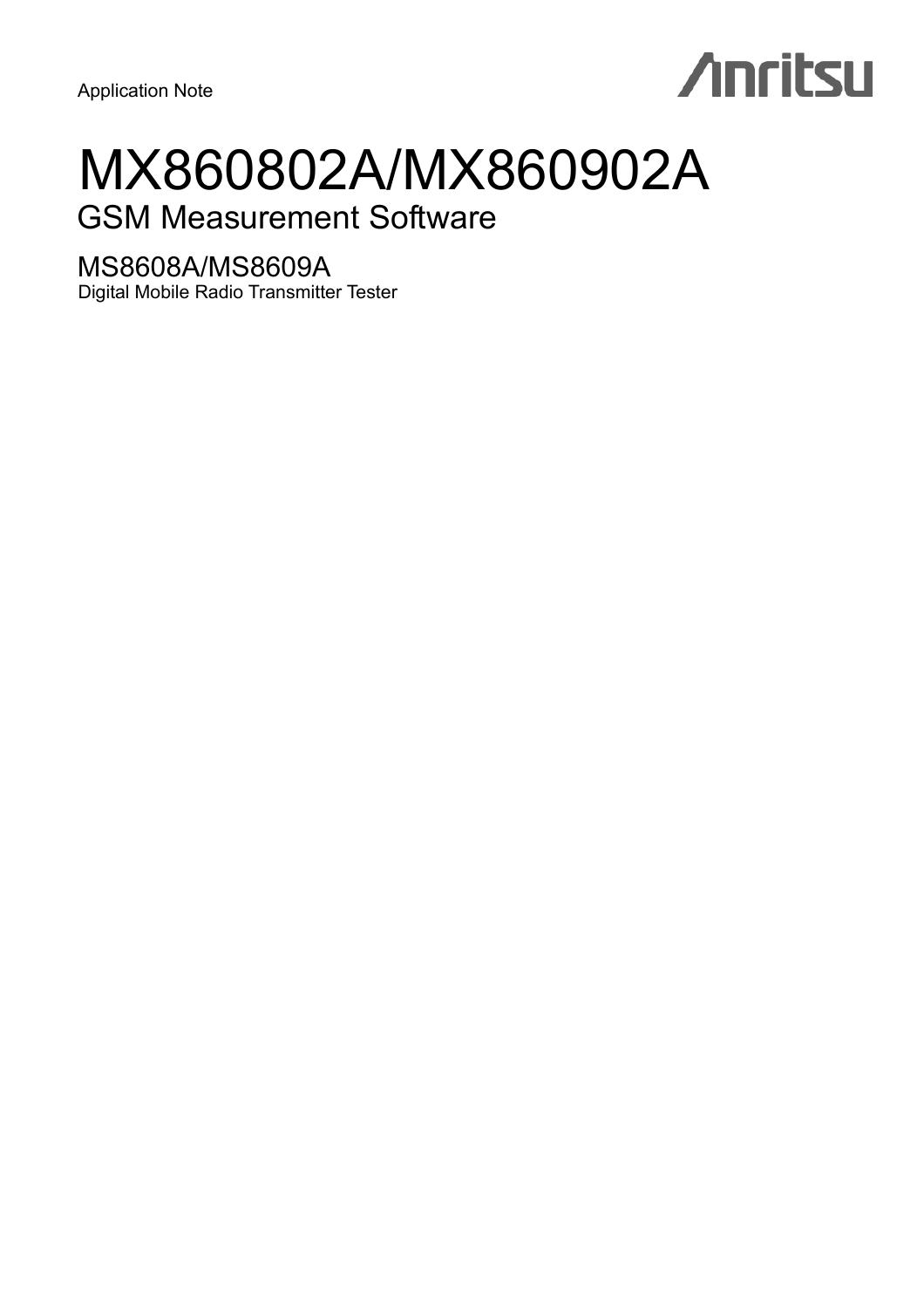

|                                                                                                                                                                                                                                                  | Contents                                                                                                                                                                                                                                                                                                                                          |
|--------------------------------------------------------------------------------------------------------------------------------------------------------------------------------------------------------------------------------------------------|---------------------------------------------------------------------------------------------------------------------------------------------------------------------------------------------------------------------------------------------------------------------------------------------------------------------------------------------------|
| 1. GSM Standards<br>1.1 Related standards<br>1.2 Frequency and channel<br>1.3 BTS Output power<br>1.4 Frame configuration<br>1.5 BTS Measurement Items<br>2. Connections<br>2.1 Connection to signal generator<br>2.2 Connection to base station | 3. BTS Tx Characteristics tests<br>3.1 Output power $(4.1^*)$<br>3.2 Output RF spectrum (4.2)<br>3.3 Spurious emissions (4.3)<br>3.4 Radio frequency tolerance (4.4)<br>3.5 Output level dynamic operation (4.5)<br>3.6 Modulation accuracy (4.6)<br>*The number in parentheses means the standard<br>chapter.<br>Appendix<br>1. MG3700A Settings |
| Discover What's Possible™<br>MS8609A-E-F-2                                                                                                                                                                                                       | <b>Anritsu</b><br>Slide 2                                                                                                                                                                                                                                                                                                                         |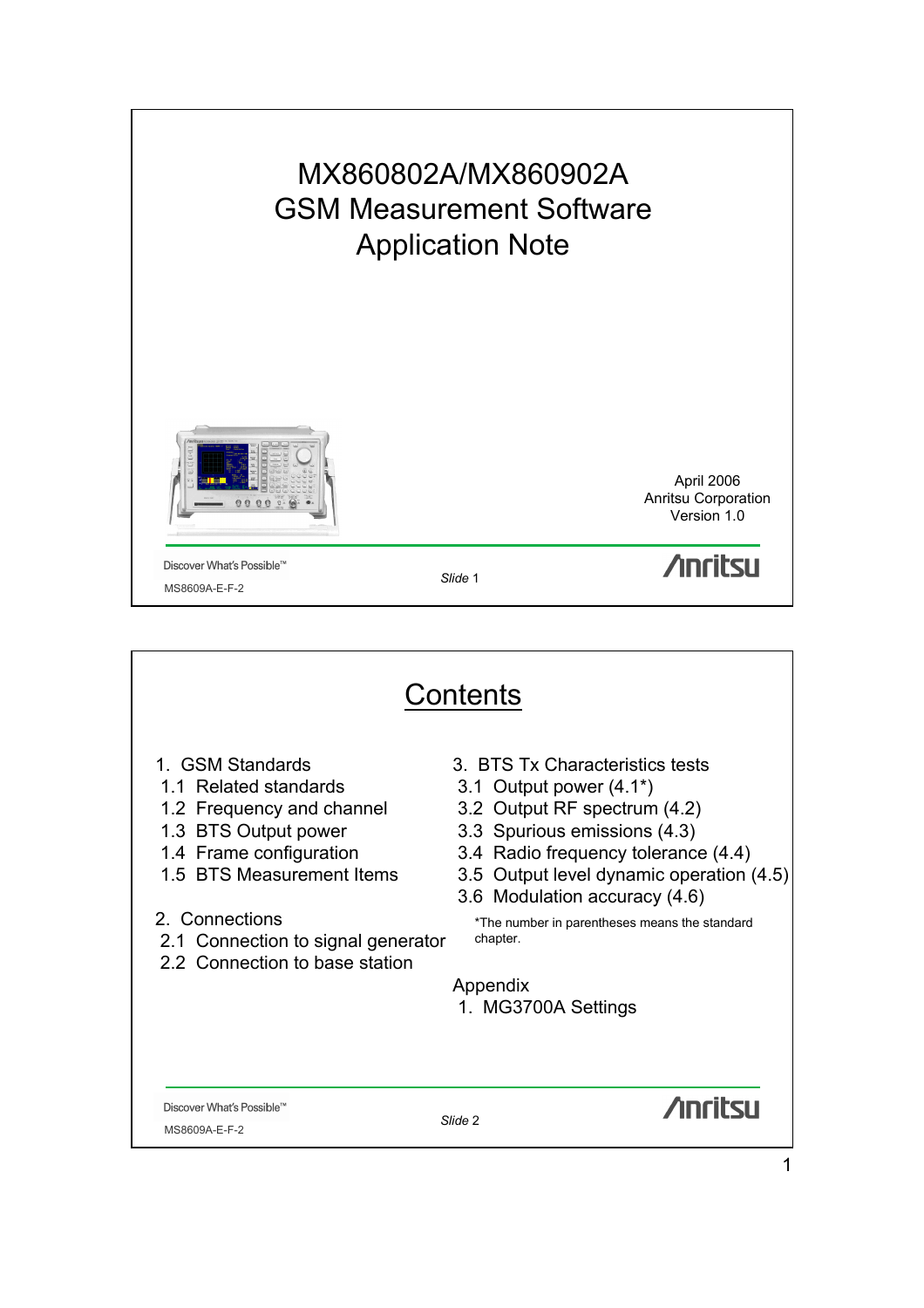

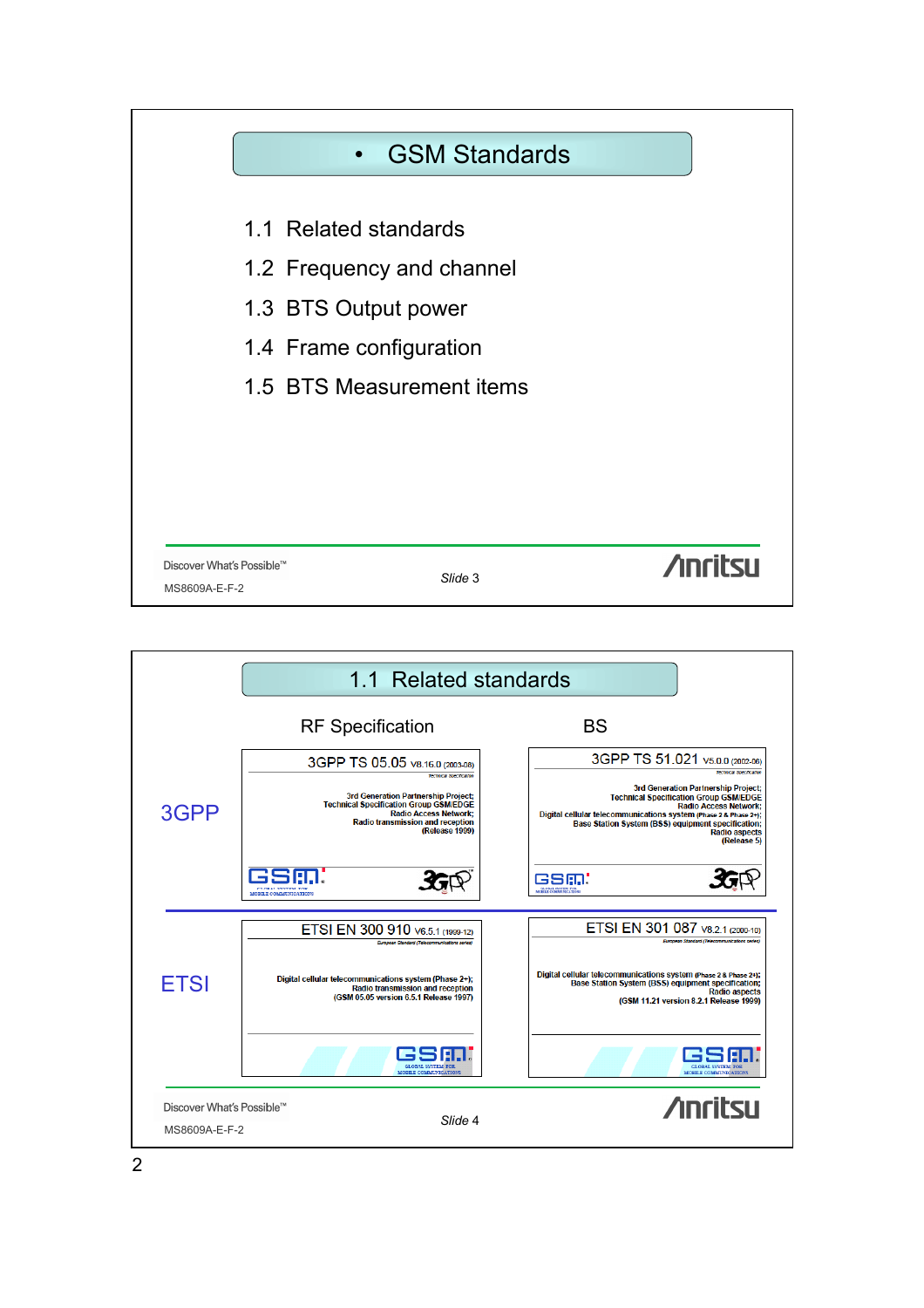|                                                                 | 1.2 Frequency and channel                                               |                                           |                        |                      |
|-----------------------------------------------------------------|-------------------------------------------------------------------------|-------------------------------------------|------------------------|----------------------|
| Frequency Table 1: Frequency Bands for GSM Base Station Systems |                                                                         |                                           |                        |                      |
|                                                                 | TX:                                                                     |                                           | RX:                    |                      |
| <b>P-GSM900</b>                                                 | 935 MHz to 960 MHz                                                      |                                           | 890 MHz to 915 MHz     |                      |
| <b>DCS1800</b>                                                  | 1805 MHz to 1,880 MHz                                                   |                                           | 1710 MHz to 1785 MHz   |                      |
| <b>E-GSM900</b>                                                 | 925 MHz to 960 MHz                                                      |                                           | 880 MHz to 915 MHz     |                      |
| <b>R-GSM900</b>                                                 | 921 MHz to 960 MHz                                                      |                                           | 876 MHz to 915 MHz     |                      |
| <b>GSM 450</b>                                                  | 460.4 MHz to 467.6 MHz                                                  |                                           | 450.4 MHz to 457.6 MHz |                      |
| <b>GSM 480</b>                                                  | 488.8 MHz to 496 MHz                                                    |                                           | 478.8 MHz to 486 MHz   |                      |
| <b>GSM 850 and MXM 850</b>                                      | 869 MHz to 894 MHz                                                      |                                           | 824 MHz to 849 MHz     |                      |
| PCS 1900 and MXM 1900                                           | 1930 MHz to 1990 MHz                                                    | 1850 MHz to 1910 MHz                      |                        |                      |
|                                                                 |                                                                         |                                           |                        |                      |
| Channel<br><b>P-GSM900</b>                                      | Table 2: Channel Numbering Frequencies in MHz<br>$Fl(n) = 890 + 0.2* n$ | $1 \le n \le 124$                         |                        | $Fu(n) = Fl(n) + 45$ |
| <b>E-GSM900</b>                                                 | $Fl(n) = 890 + 0.2* n$<br>$Fl(n) = 890 + 0.2^{*} (n-1024)$              | $0 \le n \le 124$<br>$975 \le n \le 1023$ |                        | $Fu(n) = Fl(n) + 45$ |
| <b>R-GSM900</b>                                                 | $Fl(n) = 890 + 0.2* n$<br>$Fl(n) = 890 + 0.2^{*} (n-1024)$              | $0 \le n \le 124$<br>$955 \le n \le 1023$ |                        | $Fu(n) = Fl(n) + 45$ |
| <b>DCS1800</b>                                                  | $Fl(n) = 1710.2 + 0.2^{*} (n-512)$                                      | $512 \le n \le 885$                       |                        | $Fu(n) = Fl(n) + 95$ |
| <b>PCS 1900 and</b><br><b>MXM 1900</b>                          | $Fl(n) = 1850.2 + 0.2^{*} (n-512)$                                      | 512 < n < 810                             |                        | $Fu(n) = Fl(n) + 80$ |
| <b>GSM 450</b>                                                  | $FI(n) = 450.6 + 0.2^{*} (n-259)$                                       | $259 \le n \le 293$                       |                        | $Fu(n) = Fl(n) + 10$ |
| <b>GSM 480</b>                                                  | $Fl(n) = 479 + 0.2^{*} (n-306)$                                         | $306 \le n \le 340$                       |                        | $Fu(n) = Fl(n) + 10$ |
| <b>GSM 850 and MXM 850</b>                                      | $Fl(n) = 824.2 + 0.2^{*} (n-128)$                                       | $128 \le n \le 251$                       |                        | $Fu(n) = Fl(n) + 45$ |
|                                                                 |                                                                         | Carrier space 200 kHz                     |                        | 3GPP TS05.21         |

|                           |                                                          |                    |                                                 | 3GPP TS05.05 |                                                                               |
|---------------------------|----------------------------------------------------------|--------------------|-------------------------------------------------|--------------|-------------------------------------------------------------------------------|
|                           | GSM 400 & GSM 900 & GSM 850 &<br><b>MXM 850</b>          |                    | <b>DCS 1 800 &amp; PCS 1 900 &amp; MXM 1900</b> |              |                                                                               |
| <b>TRX</b>                | <b>Maximum</b>                                           | <b>TRX</b>         | <b>Maximum</b>                                  |              |                                                                               |
| <b>Power Class</b>        | <b>Output Power</b>                                      | <b>Power Class</b> | <b>Output Power</b>                             |              |                                                                               |
| 1                         | $320 - (-640) W$                                         | 1                  | $20 - (40) W$                                   |              | Tolerance: +2dB                                                               |
| $\overline{2}$            | 160 - (<320) W                                           | 2                  | $10 - (20)$ W                                   |              |                                                                               |
| 3                         | $80 - (<160) W$                                          | 3<br>4             | $5 - (210) W$                                   |              |                                                                               |
| 4<br>5                    | 40 - $(< 80) W$<br>$20 - (40) W$                         |                    | $2.5 - (-5)$ W                                  |              |                                                                               |
| 6                         | $10 - (20) W$                                            |                    |                                                 |              |                                                                               |
|                           |                                                          |                    |                                                 |              |                                                                               |
|                           |                                                          |                    |                                                 |              |                                                                               |
| $\overline{7}$<br>8       | $5 - (+10) W$<br>$2.5 - (-5)$ W<br>Micro BTS & Pico BTS  |                    |                                                 |              |                                                                               |
|                           | GSM 900 & GSM 850 & MXM 850 Micro and<br><b>Pico BTS</b> |                    |                                                 |              | 3GPP TS05.05<br>DCS 1 800 & PCS 1 900 & MXM 1900 Micro and Pico<br><b>BTS</b> |
| <b>TRX Power</b><br>Class | <b>Maximum Output Power</b>                              |                    | <b>TRX Power</b><br><b>Class</b>                |              | <b>Maximum Output Power</b>                                                   |
| Micro                     |                                                          |                    | <b>Micro</b>                                    |              |                                                                               |
| M1                        | (>19) - 24 dBm                                           |                    | M1                                              |              | (>27) - 32 dBm                                                                |
| M <sub>2</sub>            | (>14) - 19 dBm                                           |                    | M <sub>2</sub>                                  |              | (>22) - 27 dBm                                                                |
| M <sub>3</sub>            | (>9) - 14 dBm                                            |                    | M <sub>3</sub>                                  |              | (>17) - 22 dBm                                                                |
| Pico                      |                                                          |                    | Pico                                            |              |                                                                               |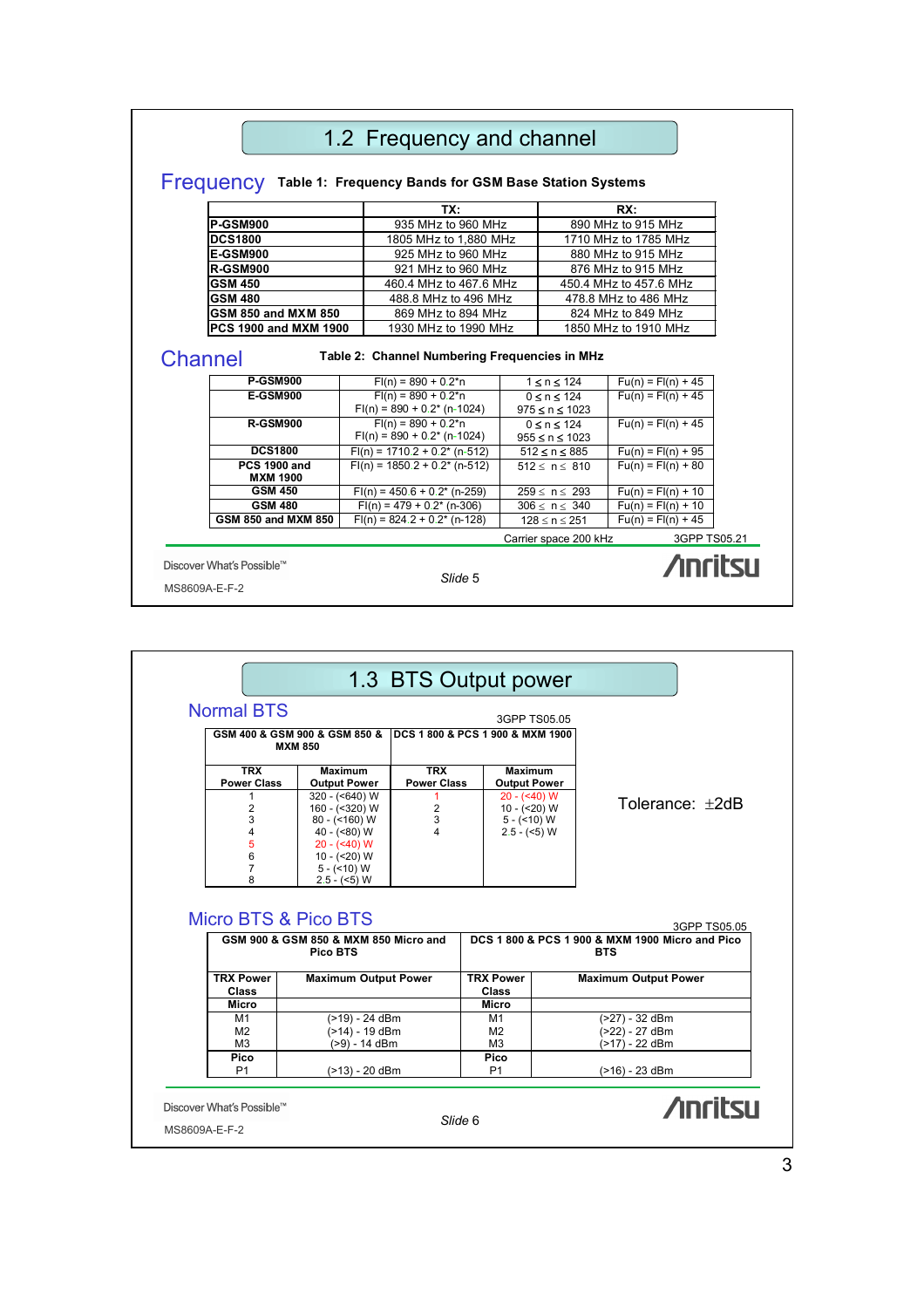

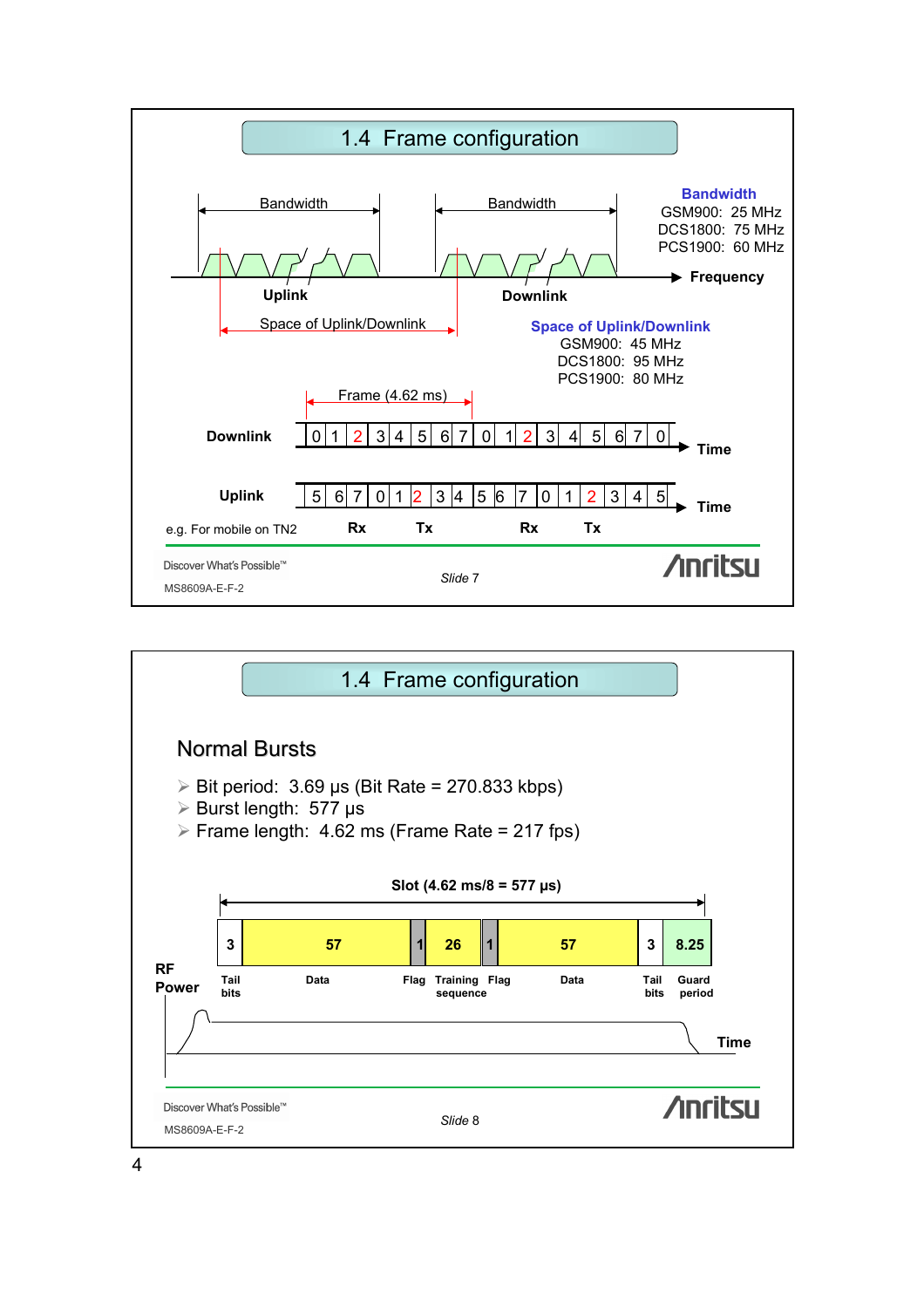# 1.5 BTS Measurement items

| TS05.05                   | <b>Transmission Characteristics</b>           | MS8608/09A      |
|---------------------------|-----------------------------------------------|-----------------|
| 4.1.2                     | Base station output power                     | Yes             |
| 4.2                       | Output RF spectrum                            |                 |
| 4.2.1                     | Spectrum due to modulation and wideband noise | Yes             |
| 4.2.2                     | Spectrum due to switching transients          | Yes             |
| 4.3                       | Spurious emissions                            | Yes             |
| 4.3.2                     | Base Transceiver Station (BTS)                | <b>Yes</b>      |
| 4.4                       | Radio frequency tolerance                     | Yes             |
| 4.5                       | Output level dynamic operation                | Yes             |
| 4.6                       | Modulation accuracy                           |                 |
| 4.6.1                     | <b>GMSK Modulation</b>                        | Yes             |
| 4.6.2                     | 8-PSK Modulation                              | Yes             |
| 4.7                       | Intermodulation attenuation                   | Yes             |
|                           |                                               | 3GPP TS05.05    |
| Discover What's Possible™ |                                               | <b>Anritall</b> |
| MS8609A-E-F-2             | Slide 9                                       |                 |

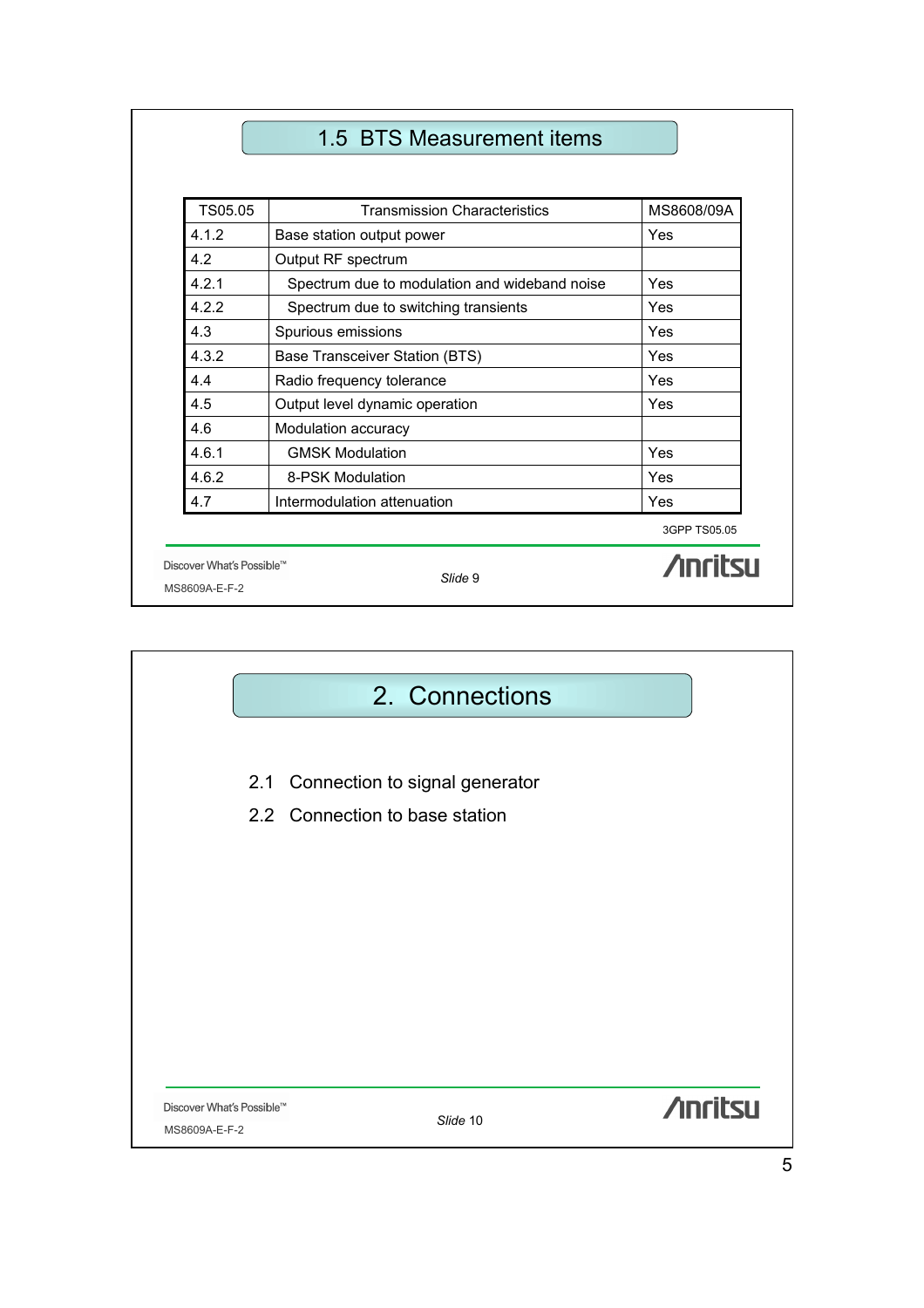

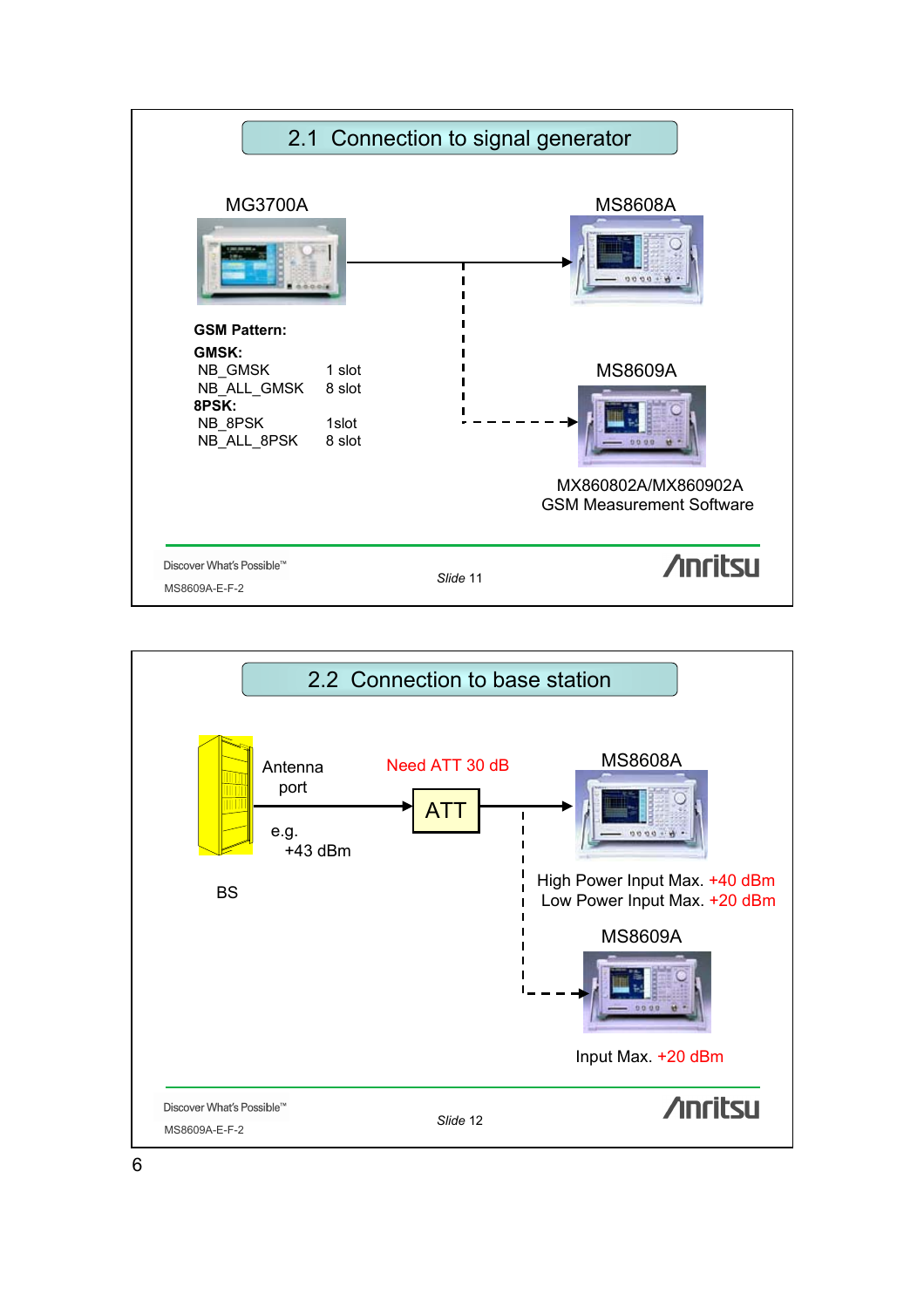

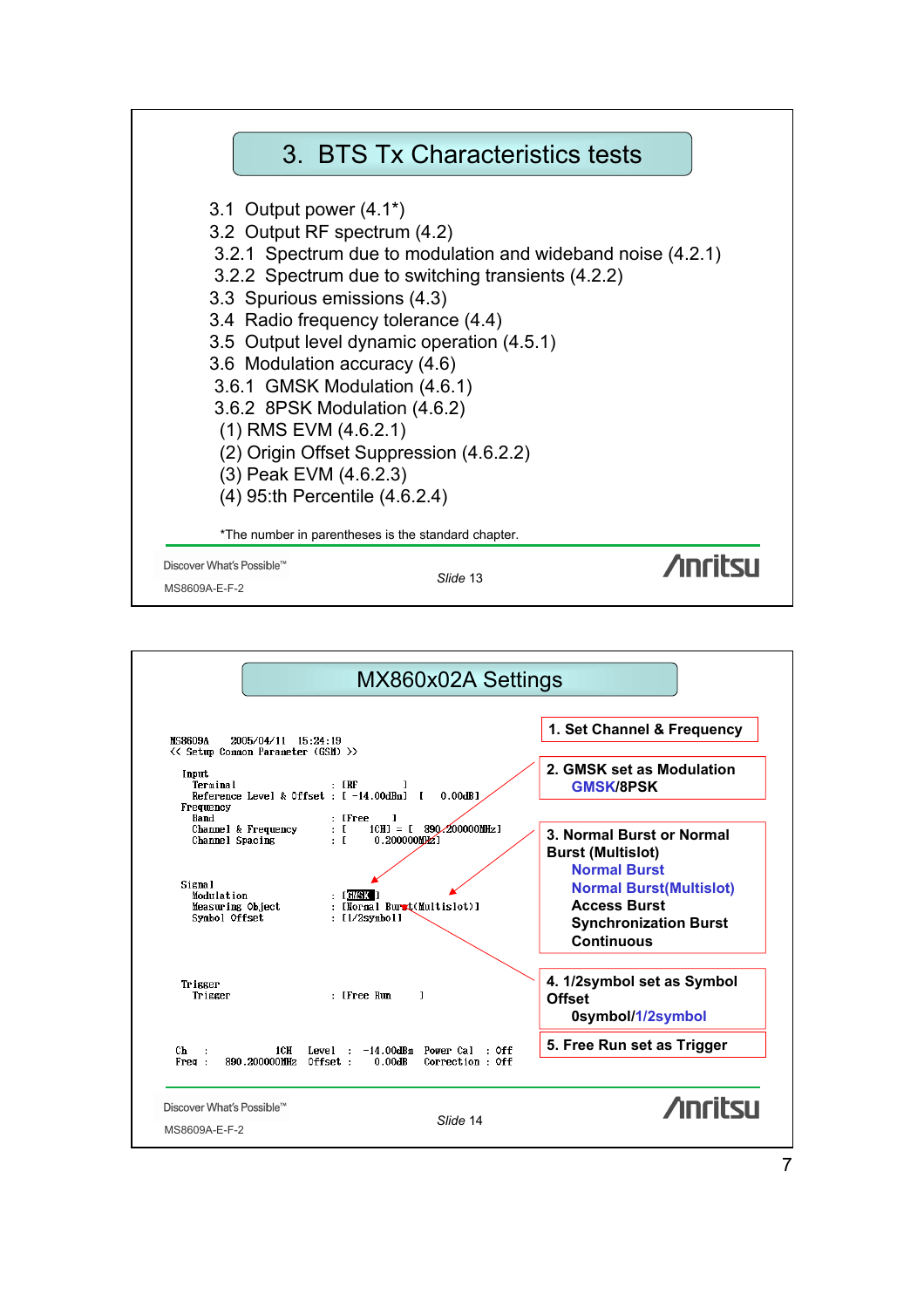

|                                            |                                                              |                                     | MX860x02A Settings                                        |                                     |
|--------------------------------------------|--------------------------------------------------------------|-------------------------------------|-----------------------------------------------------------|-------------------------------------|
| <b>Multislot Parameter Setup</b>           |                                                              |                                     |                                                           |                                     |
| <b>MS8609A</b>                             | 2005/04/11 15:32:16<br><< Multislot Parameter Setup (GSM) >> |                                     |                                                           | <b>Nultislot</b><br>Parameter Setup |
| Burst                                      | Slot0 : (On)                                                 | Training Sequence<br>$[TSCO]$ $I(=$ | 0970897)                                                  | Burst<br>All On                     |
|                                            | Slot1 : [On 1]                                               | $ITSCO$ $I(=$                       | 0970897)                                                  |                                     |
|                                            | Slot2 : [On ]                                                | $[TSCO]$ $I(=$                      | 0970897)                                                  | <b>Burst</b><br>All Off             |
|                                            | Slot3: [On]                                                  | $[TSCO]$ $I(=$                      | 0970897)                                                  |                                     |
|                                            | Slot4 : [On ]                                                | $[TSCO]$ $I(=$                      | 0970897)                                                  |                                     |
|                                            | Slot5 : [On]                                                 | $[TSCO]$ $I(=$                      | 0970897)                                                  |                                     |
|                                            | Slot6: [On]                                                  | $ITSCO$ $I(=$                       | 0970897)                                                  |                                     |
|                                            | Slot7 : [On ]                                                | $ITSCO$ $I(=$                       | 0970897)                                                  | $\rightarrow$                       |
| Ch<br>Free:                                | 1CH<br>890.200000MHz Offset :                                | Level :                             | $-14.00dBm$ Power Cal : Off<br>0.00dB<br>Correction : Off | Back<br>Screen                      |
| Discover What's Possible™<br>MS8609A-E-F-2 |                                                              |                                     | Slide 16                                                  | <b>Anritsu</b>                      |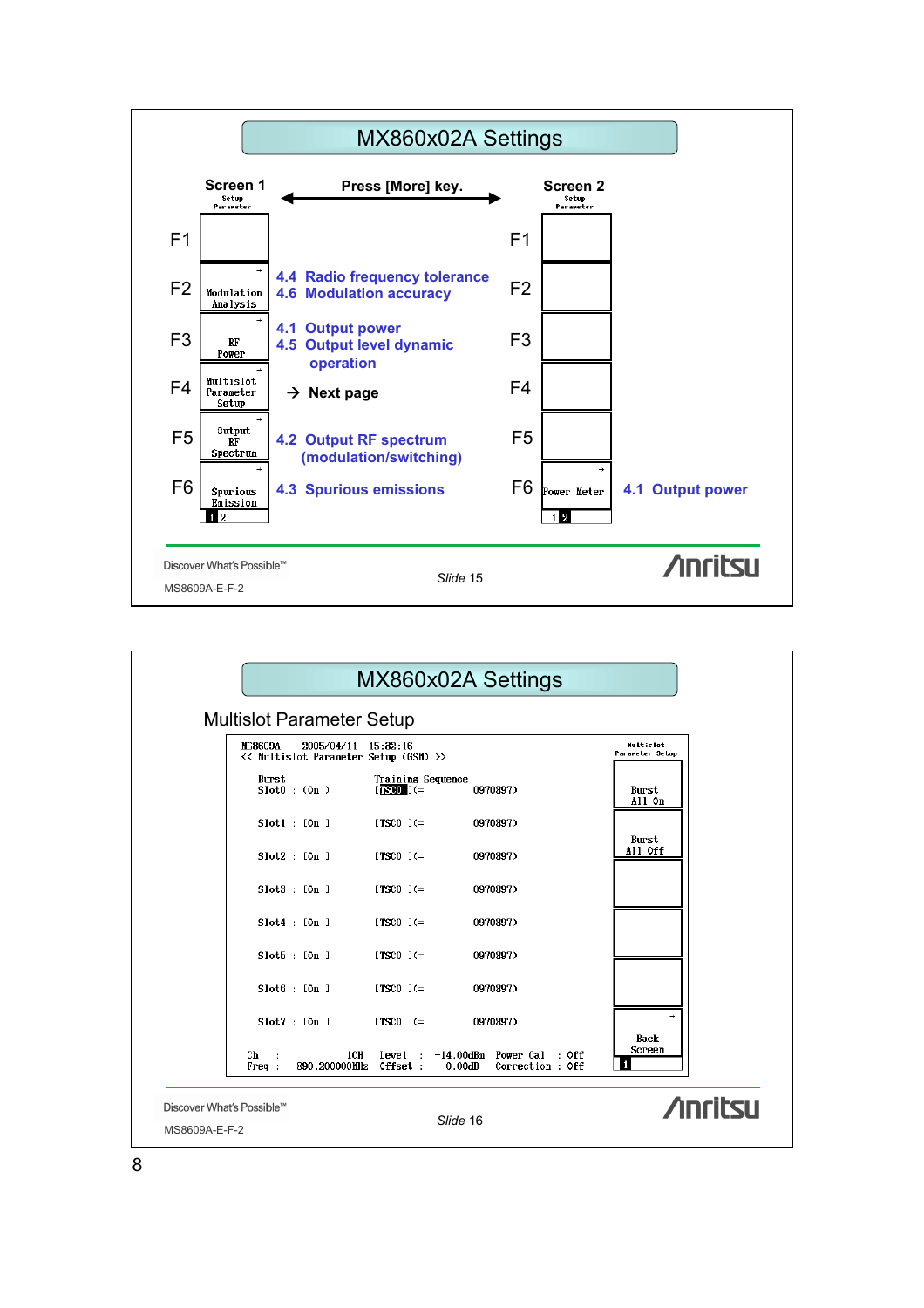

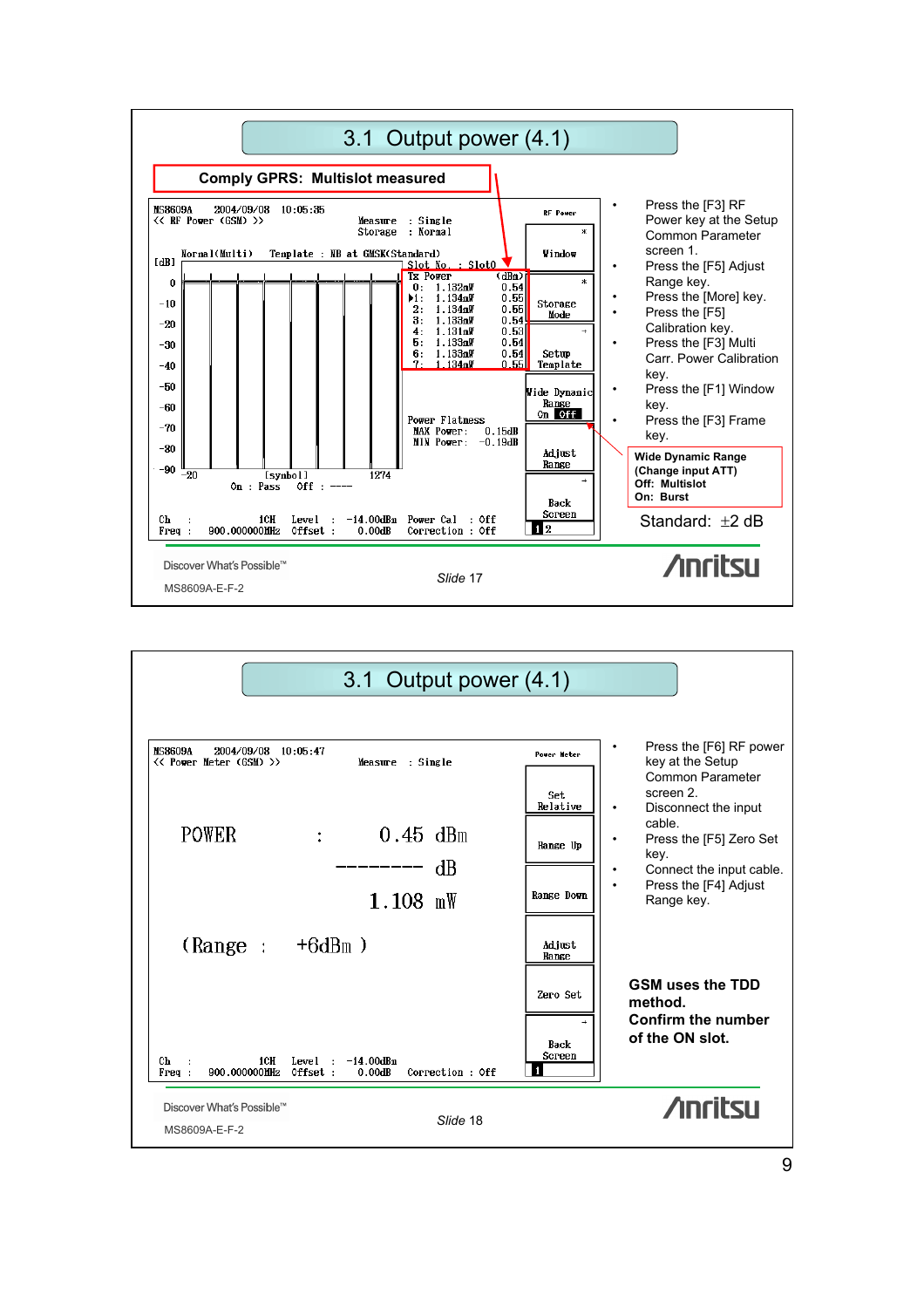|                                  |                                      | 100                             | 200                              | 250                            | 400                                  | $\geq 600$                                                                   | $\geq 1200$                      | $\geq 1800$           | $\geq 6000$                                                                                      |
|----------------------------------|--------------------------------------|---------------------------------|----------------------------------|--------------------------------|--------------------------------------|------------------------------------------------------------------------------|----------------------------------|-----------------------|--------------------------------------------------------------------------------------------------|
| <b>Standard</b><br><b>GSM900</b> |                                      |                                 |                                  |                                |                                      | < 1200                                                                       | < 1800                           | <6000                 |                                                                                                  |
|                                  | $\geq 43$                            | $+0.5$                          | -30                              | $-33$                          | $-60*$                               | -70                                                                          | $-73$                            | $-75$                 | -80                                                                                              |
|                                  | 41                                   | $+0.5$                          | -30                              | $-33$                          | $-60*$                               | -68                                                                          | $-71$                            | -73                   | -80                                                                                              |
|                                  | 39                                   | $+0.5$                          | $-30$                            | $-33$                          | $-60*$                               | -66                                                                          | $-69$                            | $-71$                 | -80                                                                                              |
| The standard value               | 37<br>35                             | $+0.5$<br>$+0.5$                | -30<br>-30                       | $-33$<br>$-33$                 | $-60*$<br>$-60*$                     | $-64$<br>$-62$                                                               | $-67$<br>$-65$                   | $-69$<br>-67          | $-80$<br>-80                                                                                     |
| differs with the class.          | < 33                                 | $+0.5$                          | -30                              | $-33$                          | $-60*$                               | -60                                                                          | $-63$                            | $-65$                 | -80                                                                                              |
|                                  | Note:                                | dB.                             |                                  |                                |                                      | *For equipment supporting 8-PSK, the requirement for 8-PSK modulation is -56 |                                  |                       |                                                                                                  |
| (b2)                             |                                      | DCS 1800 normal BTS:            |                                  |                                |                                      |                                                                              |                                  |                       |                                                                                                  |
| <b>DCS1800</b>                   |                                      | 100                             | 200                              | 250                            | 400                                  | $\geq 600$<br>< 1200                                                         | $\geq 1200$<br>< 1800            | $\geq 1800$<br>< 6000 | $\geq 6000$                                                                                      |
|                                  | $>43$                                | $+0.5$                          | $-30$                            | $-33$                          | $-60*$                               | -70                                                                          | $-73$                            | $-75$                 | $-80$                                                                                            |
|                                  | 41                                   | $+0.5$                          | $-30$                            | $-33$                          | $-60*$                               | -68                                                                          | $-71$                            | $-73$                 | $-80$                                                                                            |
|                                  | 39                                   | $+0.5$                          | $-30$                            | $-33$                          | $-60*$                               | -66                                                                          | $-69$                            | $-71$                 | $-80$                                                                                            |
|                                  | 37                                   | $+0.5$                          | $-30$                            | $-33$                          | $-60*$                               | $-64$                                                                        | $-67$                            | $-69$                 | $-80$                                                                                            |
|                                  | 35                                   | $+0.5$                          | -30                              | $-33$                          | $-60*$                               | $-62$                                                                        | $-65$                            | $-67$                 | $-80$                                                                                            |
|                                  | <33                                  | $+0.5$                          | $-30$                            | $-33$                          | -60*                                 | -60                                                                          | $-63$                            | $-65$                 | $-80$                                                                                            |
|                                  | Note:                                | is -56 dB.                      |                                  |                                |                                      | *For equipment supporting 8-PSK, the requirement for 8-PSK modulation        |                                  |                       |                                                                                                  |
| (c2)                             |                                      | PCS 1900 & MXM 1900 normal BTS: |                                  |                                |                                      |                                                                              |                                  |                       |                                                                                                  |
| <b>PCS1900</b>                   |                                      | 100                             | 200                              | 250                            | 400                                  | $\geq 600$<br>< 1200                                                         | $\geq 1200$<br>< 1800            | $\geq 1800$<br>< 6000 | $\geq 6000$                                                                                      |
|                                  | $\geq 43$                            | $+0.5$                          | $-30$                            | $-33$                          | $-60*$                               | $-70$                                                                        | $-73$                            | $-75$                 | $-80$                                                                                            |
|                                  | 41                                   | $+0.5$                          | $-30$                            | -33                            | $-60*$                               | $-68$                                                                        |                                  | $-73$                 | -80                                                                                              |
|                                  |                                      | $+0.5$                          |                                  |                                |                                      | -66                                                                          | $-69$                            | $-71$                 | $-80$                                                                                            |
|                                  |                                      |                                 |                                  |                                |                                      |                                                                              |                                  |                       | $-80$                                                                                            |
|                                  |                                      |                                 |                                  |                                |                                      |                                                                              |                                  |                       | $-80$<br>$-80$                                                                                   |
|                                  |                                      |                                 |                                  |                                |                                      |                                                                              |                                  |                       |                                                                                                  |
|                                  |                                      | is -56 dB.                      |                                  |                                |                                      |                                                                              |                                  |                       |                                                                                                  |
| 3GPP TS05.05                     | 39<br>37<br>35<br>$\leq 33$<br>Note: | $+0.5$<br>$+0.5$<br>$+0.5$      | $-30$<br>$-30$<br>$-30$<br>$-30$ | $-33$<br>-33<br>$-33$<br>$-33$ | $-60*$<br>$-60*$<br>$-60*$<br>$-60*$ | $-64$<br>$-62$<br>$-60$                                                      | $-71$<br>$-67$<br>$-65$<br>$-63$ |                       | $-69$<br>$-67$<br>$-65$<br>*For equipment supporting 8-PSK, the requirement for 8-PSK modulation |

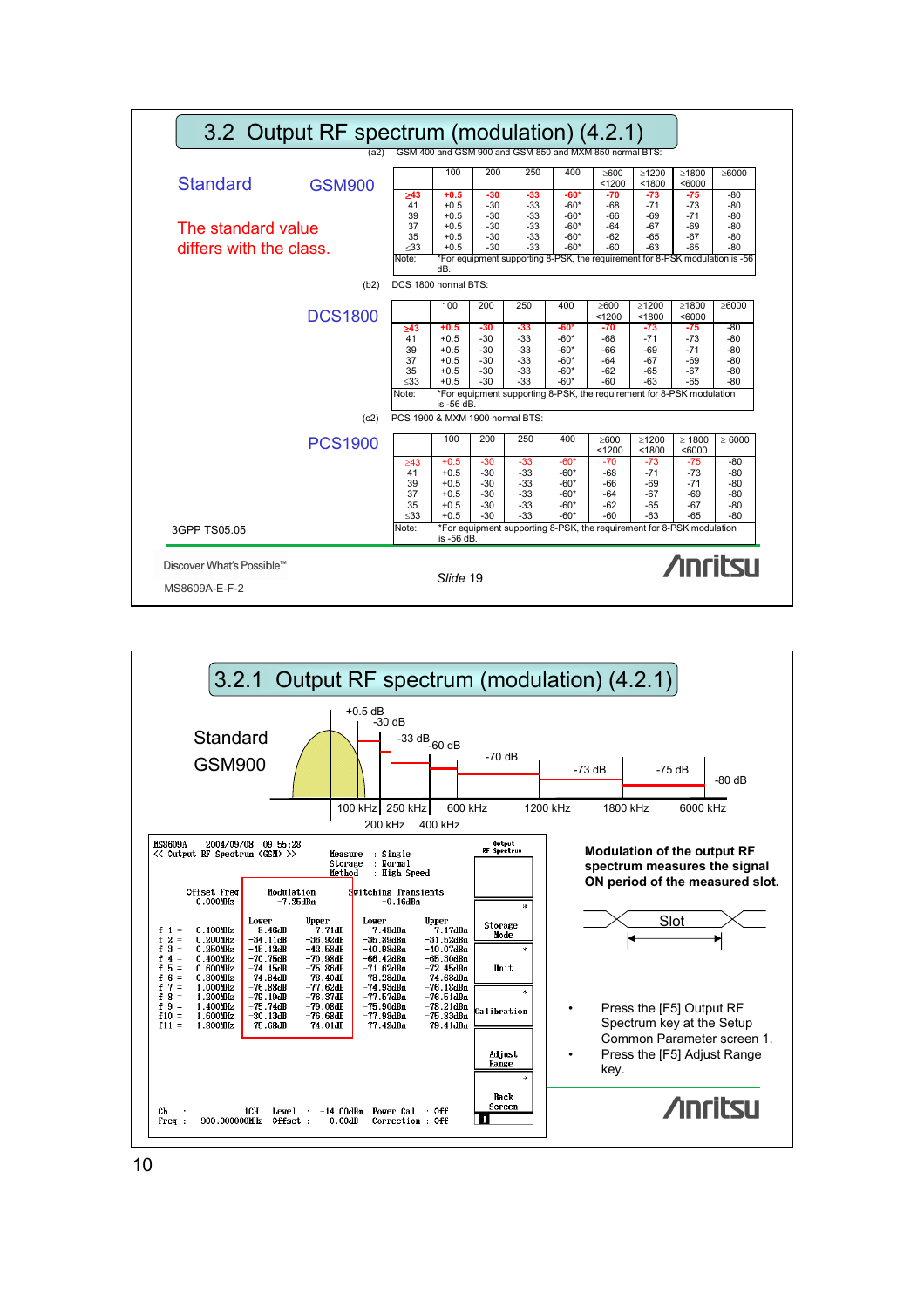

| $(b)$ BTS:<br>The maximum level measured at the indicated offset from the carrier (after any filters and combiners) is either:                                     |           |                               |           |           |              |
|--------------------------------------------------------------------------------------------------------------------------------------------------------------------|-----------|-------------------------------|-----------|-----------|--------------|
|                                                                                                                                                                    |           | <b>Maximum Level Measured</b> |           |           |              |
|                                                                                                                                                                    | 400 kHz   | 600 kHz                       | 1200 kHz  | 1800 kHz  |              |
| GSM 400 & GSM 900<br>& GSM 850 & MXM<br>850 (GMSK)                                                                                                                 | $-57$ dBc | $-67$ dBc                     | $-74$ dBc | $-74$ dBc |              |
| GSM 400 & GSM 900<br>& GSM 850 & MXM<br>850 (8-PSK)                                                                                                                | $-52$ dBc | $-62$ dBc                     | $-74$ dBc | $-74$ dBc | <b>GMSK</b>  |
| DCS 1800 &<br>PCS 1900 &<br><b>MXM 1900 (GMSK)</b>                                                                                                                 | $-50$ dBc | $-58$ dBc                     | $-66$ dBc | $-66$ dBc | <b>GMSK</b>  |
| DCS 1800 &<br>PCS 1900 &<br>MXM 1900 (8-PSK)                                                                                                                       | $-50$ dBc | $-58$ dBc                     | $-66$ dBc | $-66$ dBc | 8PSK         |
| or -36 dBm, whichever is higher.<br>dBc means relative to the output power at the BTS measured at the same point and in a filter bandwidth of at least<br>300 kHz. |           |                               |           |           |              |
|                                                                                                                                                                    |           |                               |           |           | 3GPP TS05.05 |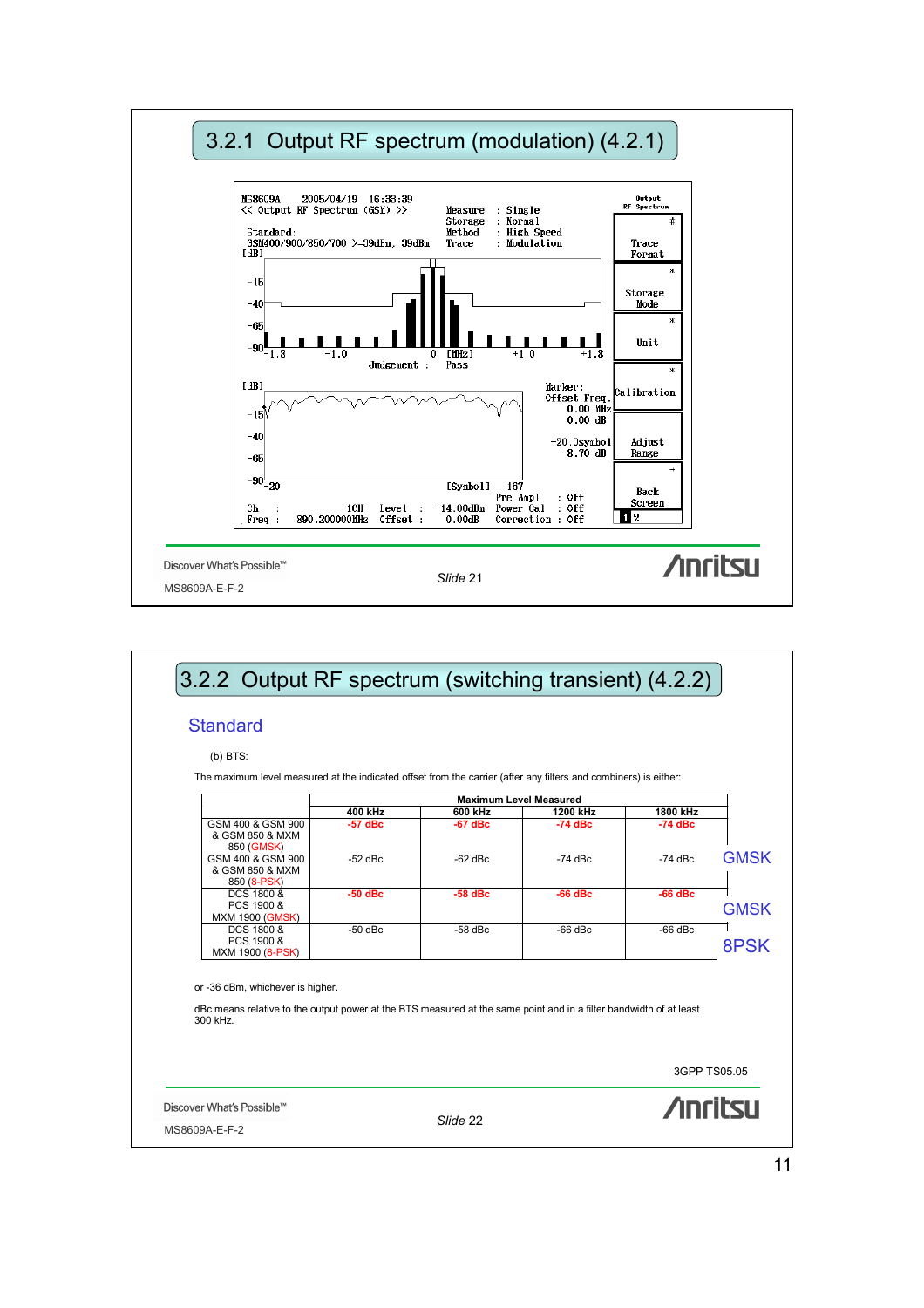

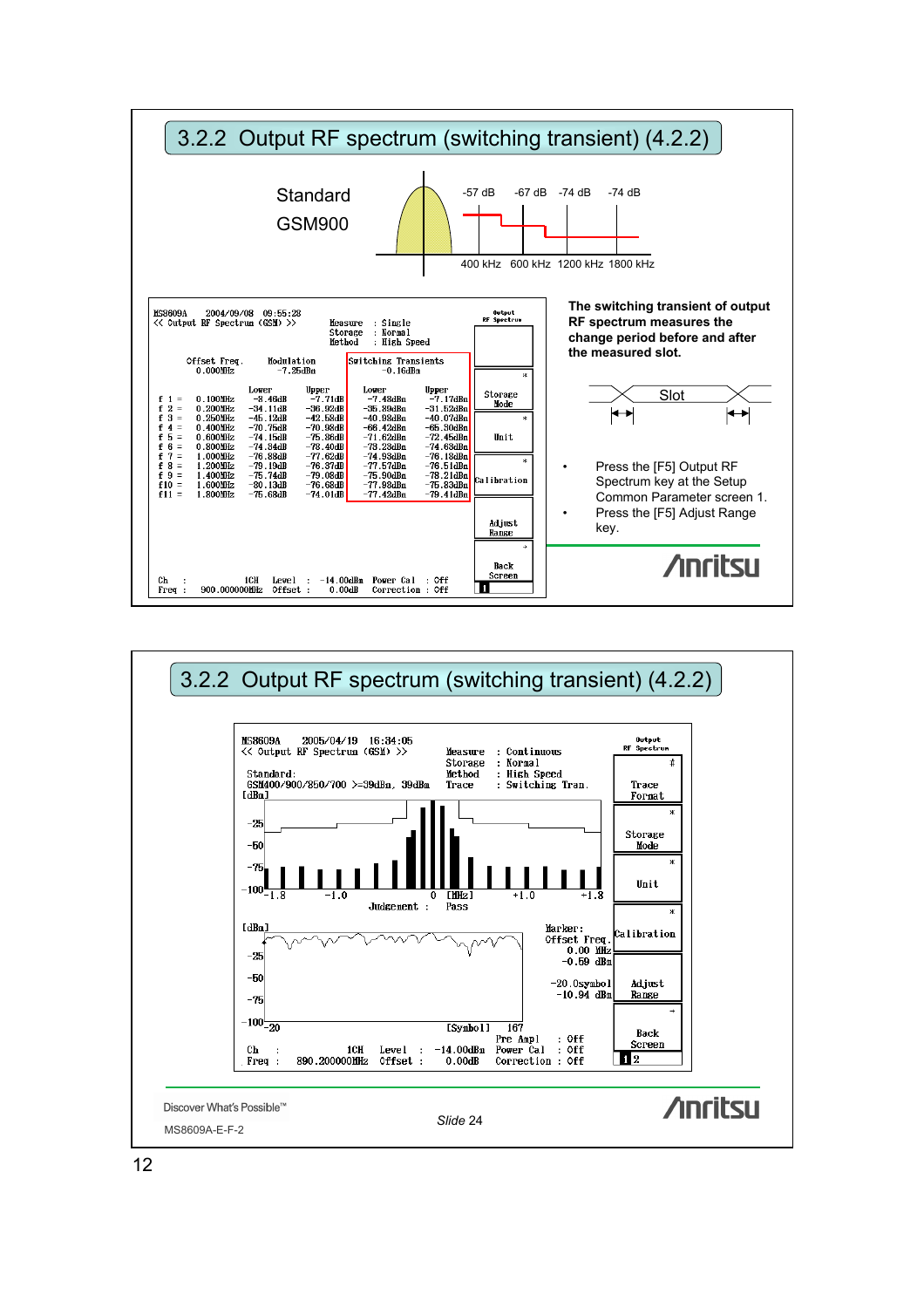|                           |                                                                                        | 3.3 Spurious emissions (4.3)                    |                                                                                                |
|---------------------------|----------------------------------------------------------------------------------------|-------------------------------------------------|------------------------------------------------------------------------------------------------|
| <b>Standard</b>           | 4.3.1a                                                                                 |                                                 |                                                                                                |
|                           | <b>Band</b>                                                                            | <b>Frequency Offset</b>                         | <b>Measurement Bandwidth</b>                                                                   |
| In-band                   | Relevant transmit                                                                      | (Offset from carrier)<br>$\geq$ 1.8 MHz         | 30 kHz                                                                                         |
|                           | Band                                                                                   | $>6$ MHz                                        | 100 kHz                                                                                        |
|                           | 4.3.1 <sub>b</sub>                                                                     |                                                 |                                                                                                |
|                           | <b>Band</b>                                                                            | <b>Frequency Offset</b>                         | <b>Measurement Bandwi dth</b>                                                                  |
|                           | 100 kHz to 50 MHz<br>50 MHz to 500 MHz outside<br>relevant transmit band               | (Offset from edge of<br>relevant transmit band) | $10$ kHz                                                                                       |
|                           |                                                                                        | $>2$ MHz                                        | 30 kHz                                                                                         |
|                           | Above 500 MHz outside                                                                  | $\geq$ 5 MHz                                    | 100 kHz                                                                                        |
| Out-of-band               | relevant transmit band                                                                 | (Offset from edge of<br>relevant transmit band) |                                                                                                |
|                           |                                                                                        | $>2$ MHz                                        | 30 kHz                                                                                         |
|                           |                                                                                        | $>5$ MHz                                        | 100 kHz                                                                                        |
|                           |                                                                                        | $\geq$ 10 MHz                                   | 300 kHz                                                                                        |
|                           |                                                                                        | $\geq$ 20 MHz                                   | 1 MHz                                                                                          |
|                           |                                                                                        | $\geq$ 30 MHz                                   | 3 MHz                                                                                          |
|                           |                                                                                        |                                                 | The power measured in the conditions specified in clause 4.3.1a shall be no more than -36 dBm. |
|                           | The power measured in the conditions specified in clause 4.3.1b shall be no more than: |                                                 |                                                                                                |
|                           | 1. 250 nW (-36 dBm) in the frequency band 9 kHz to 1 GHz;                              |                                                 |                                                                                                |
|                           | 2. 1 $\mu$ W (-30 dBm) in the frequency band 1 GHz to 12.75 GHz.                       |                                                 | 3GPP TS05.05                                                                                   |
| Discover What's Possible™ |                                                                                        |                                                 | <b>Anritsu</b>                                                                                 |
|                           |                                                                                        | Slide 25                                        |                                                                                                |
| MS8609A-E-F-2             |                                                                                        |                                                 |                                                                                                |

|                 | bandwidth of 100 kHz shall be no more than:                                                                                                                                                             |                                      |             |                                         |                     |
|-----------------|---------------------------------------------------------------------------------------------------------------------------------------------------------------------------------------------------------|--------------------------------------|-------------|-----------------------------------------|---------------------|
| <b>Rx Band</b>  |                                                                                                                                                                                                         | GSM 900 & GSM 850 & MXM<br>850 (dBm) |             | DCS 1800 & PCS 1900 & MXM 1900<br>(dBm) |                     |
|                 | Normal BTS<br>Micro BTS M1<br>Micro BTS M2<br>Micro BTS M3                                                                                                                                              | $-98$<br>$-91$<br>-86<br>$-81$       |             | $-98$<br>-96<br>-91<br>-86              |                     |
|                 | Pico BTS P1<br><b>R-GSM 900 BTS</b>                                                                                                                                                                     | $-70$<br>$-89$                       |             | $-80$                                   |                     |
|                 | In geographic areas where GSM and UTRA networks are deployed, the power measured in the conditions specified in<br>subclause 4.2.1, with a filter and video bandwidth of 100 kHz shall be no more than: |                                      |             |                                         |                     |
| <b>GSM/UTRA</b> | Band (MHz)                                                                                                                                                                                              |                                      | Power (dBm) | <b>Note</b>                             |                     |
|                 | $1900 - 1920$                                                                                                                                                                                           |                                      | $-62$       |                                         | UTRA/TDD band       |
|                 | $1920 - 1980$                                                                                                                                                                                           |                                      | $-62$       |                                         | UTRA/FDD BS Rx band |
|                 | $2010 - 2025$                                                                                                                                                                                           |                                      | $-62$       | UTRA/TDD band                           |                     |
|                 | $2110 - 2170$                                                                                                                                                                                           |                                      | $-62$       |                                         | UTRA/FDD UE Rx band |
|                 | When GSM and UTRA BS are co-located, the power measured in the conditions specified in subclause 4.2.1, with a filter<br>and video bandwidth of 100 kHz shall be no more than:<br>Band (MHz)            |                                      | Power (dBm) | Note                                    |                     |
| <b>GSM+UTRA</b> | $1900 - 1920$                                                                                                                                                                                           |                                      | $-96$       |                                         | UTRA/TDD band       |
|                 | $1920 - 1980$                                                                                                                                                                                           |                                      | $-96$       | UTRA/FDD BS Rx band                     |                     |
|                 | $2010 - 2025$                                                                                                                                                                                           |                                      | $-96$       |                                         | UTRA/TDD band       |
|                 | $2110 - 2170$                                                                                                                                                                                           |                                      | $-62$       | UTRA/FDD UE Rx band                     |                     |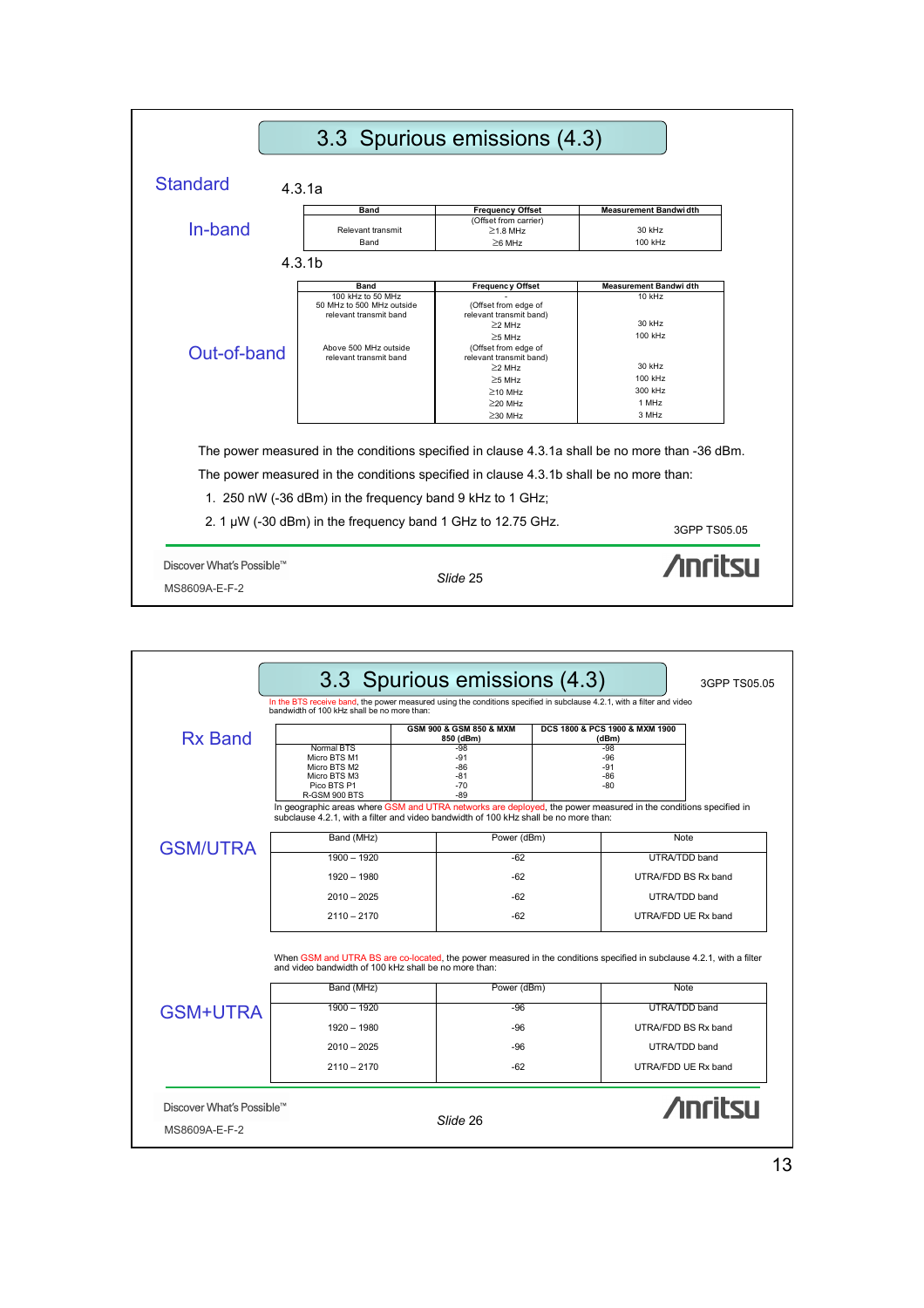

| See Standard TS05.10 Chapter 5.1                                                                                                                                                                                            | 3.4 Radio frequency tolerance (4.4)<br>Normal BTS: 0.05 ppm, Pico BTS: 0.1 ppm                                                                                                                                    |                                                                                                                                   |                                                                                                                                                                                                                                                                               |
|-----------------------------------------------------------------------------------------------------------------------------------------------------------------------------------------------------------------------------|-------------------------------------------------------------------------------------------------------------------------------------------------------------------------------------------------------------------|-----------------------------------------------------------------------------------------------------------------------------------|-------------------------------------------------------------------------------------------------------------------------------------------------------------------------------------------------------------------------------------------------------------------------------|
| <b>MS8609A</b><br>2004/09/08 09:52:49<br><< Modulation Analysis (GSM) >><br>Frequency<br>Carrier Frequency<br>Carrier Frequency Error<br>Modulation<br><b>RMS Phase Error</b><br><b>Peak Phase Error</b><br>Magnitude Error | Measure : Single<br>Storage : Normal<br>: Non<br>Trace<br>900.000 005 5 MHz<br>÷<br>$0.005$ 5 kHz<br>÷<br>$0.01$ ppm<br>$0.50$ deg. $(rms)$<br>÷<br>$1.28$ deg.<br>$\mathbf{r}$<br>$0.62$ % (rms)<br>$\mathbf{r}$ | <b>Hodu Lation</b><br>Analysis<br>₩<br>Trace<br>Format<br>$\ast$<br>Storage<br>Mode<br>$\ast$<br>Scale<br>Mode<br>Adjust<br>Range | Press the [F2] Modulation<br>٠<br>Analysis key at the Setup<br>Common Parameter screen<br>$\mathbf{1}$ .<br>Press the [F1] Trace Format<br>key and select Non.<br>Press the [F5] Adjust Range<br>key.<br>This screen is for the GMSK<br>signal.<br>If the signal is 8PSK, set |
| 1CH Level :<br>Сh<br>900.000000MHz Offset:<br>Free <sub>1</sub>                                                                                                                                                             | $-14.00dBm$ Power Cal : Off<br>Correction : Off<br>0.00dB                                                                                                                                                         | Rack<br>Screen<br>2                                                                                                               | Modulation in the Setup<br>Common Parameter screen<br>to 8PSK.                                                                                                                                                                                                                |
| Discover What's Possible™<br>MS8609A-E-F-2                                                                                                                                                                                  | Slide 28                                                                                                                                                                                                          |                                                                                                                                   | <b>Anritsu</b>                                                                                                                                                                                                                                                                |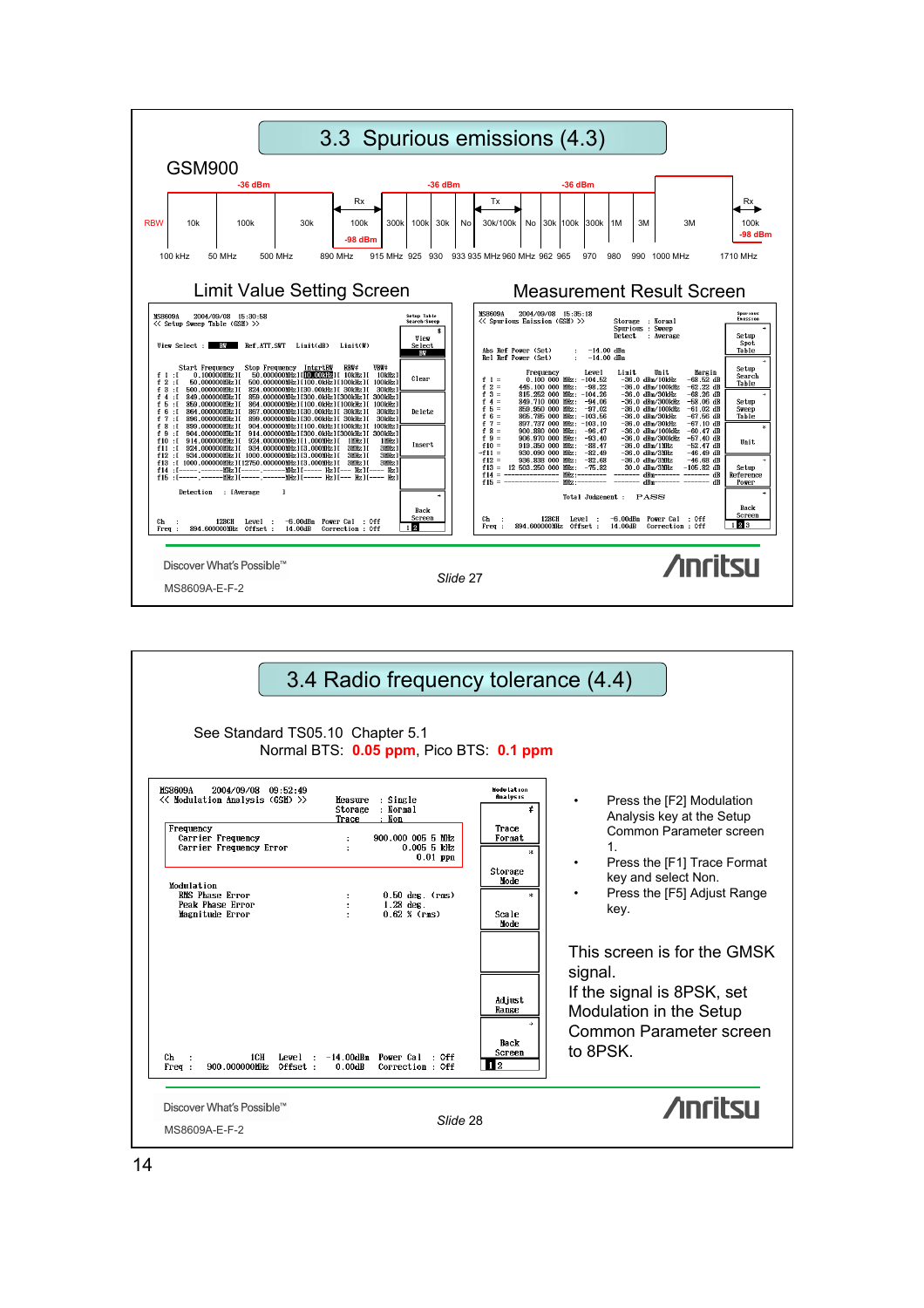

|                                                                                                                                                                                                                                                                                                                                                                                                                                                                                                                                                                   | 3.6.1 GMSK Modulation (4.6.1)                                                                                                                                                                                                                                               |                                                                                                                                                                                                                                                                                                                                                                                                                                                                                                                                                                                                                  |
|-------------------------------------------------------------------------------------------------------------------------------------------------------------------------------------------------------------------------------------------------------------------------------------------------------------------------------------------------------------------------------------------------------------------------------------------------------------------------------------------------------------------------------------------------------------------|-----------------------------------------------------------------------------------------------------------------------------------------------------------------------------------------------------------------------------------------------------------------------------|------------------------------------------------------------------------------------------------------------------------------------------------------------------------------------------------------------------------------------------------------------------------------------------------------------------------------------------------------------------------------------------------------------------------------------------------------------------------------------------------------------------------------------------------------------------------------------------------------------------|
| Standard<br>Phase error<br>$RMS: 5^\circ$<br>peak: 20°                                                                                                                                                                                                                                                                                                                                                                                                                                                                                                            |                                                                                                                                                                                                                                                                             | Press the [F2] Modulation<br>Analysis key at the Setup<br>Common Parameter screen 1.<br>Press the [F1] Trace Format key<br>and select Non or Phase Error.<br>Press the [F5] Adjust Range<br>key.                                                                                                                                                                                                                                                                                                                                                                                                                 |
| <b>MS8609A</b><br>2004/09/08 09:52:49<br><< Modulation Analysis (GSM) >><br>Measure : Single<br>Storage : Normal<br>: Non<br>Trace<br>Frequency<br>900.000 005 5 MHz<br>Carrier Frequency<br>÷<br>$0.005$ $5$ $kHz$<br>Carrier Frequency Error<br>$\ddot{\phantom{a}}$<br>$0.01$ ppn<br>Modulation<br><b>RMS Phase Error</b><br>$0.50$ deg. $(rms)$<br>$1.28$ deg.<br><b>Peak Phase Error</b><br>$\cdot$<br>Magnitude Error<br>$0.62 \times$ (rms)<br>1CH Level : -14.00dBn Power Cal : Off<br>Сh<br>900.000000MHz Offset:<br>0.00dB<br>Correction : Off<br>Freq: | <b>Hodulation</b><br><b>MS8609A</b><br><b>Analysis</b><br>÷<br>20<br>Trace<br>Format<br>$\ast$<br><b>Storage</b><br>Mode<br>×<br>Scale<br>$\bf{0}$<br>Mode:<br>[deg]<br>Adjust<br>Range<br>$-20$ $\frac{1}{0}$<br>Back<br>Screen<br>Сh<br>$\sim$<br>$\blacksquare$<br>Freq: | 2004/09/08 09:51:58<br><b>Hodulation</b><br><b>Analysis</b><br><< Modulation Analysis (GSM) >><br>Measure : Single<br>Storage : Normal<br>÷<br>Trace<br>: Phase Error<br>Trace<br>Frequency :<br>Format<br>900.000 005 5 MHz<br>$\ast$<br>Frequency Error :<br>$0.005$ 5 $kHz$<br>Storage<br>$0.01$ ppm<br>Mode<br><b>RMS Phase Error :</b><br>$0.50$ deg. $(r_{\text{BS}})$<br>Peak Phase Error :<br>Scale<br>$1.28$ deg.<br><b>Mode</b><br>Adjust<br>Range<br>147 [symbol]<br>Back<br>Screen<br>Level : -14.00dBm Power Cal : Off<br>1 CH<br>$\sqrt{2}$<br>900.000000MHz Offset:<br>0.00dB<br>Correction : Off |
| Discover What's Possible™<br>MS8609A-E-F-2                                                                                                                                                                                                                                                                                                                                                                                                                                                                                                                        | Slide 30                                                                                                                                                                                                                                                                    | <b>Anritsu</b>                                                                                                                                                                                                                                                                                                                                                                                                                                                                                                                                                                                                   |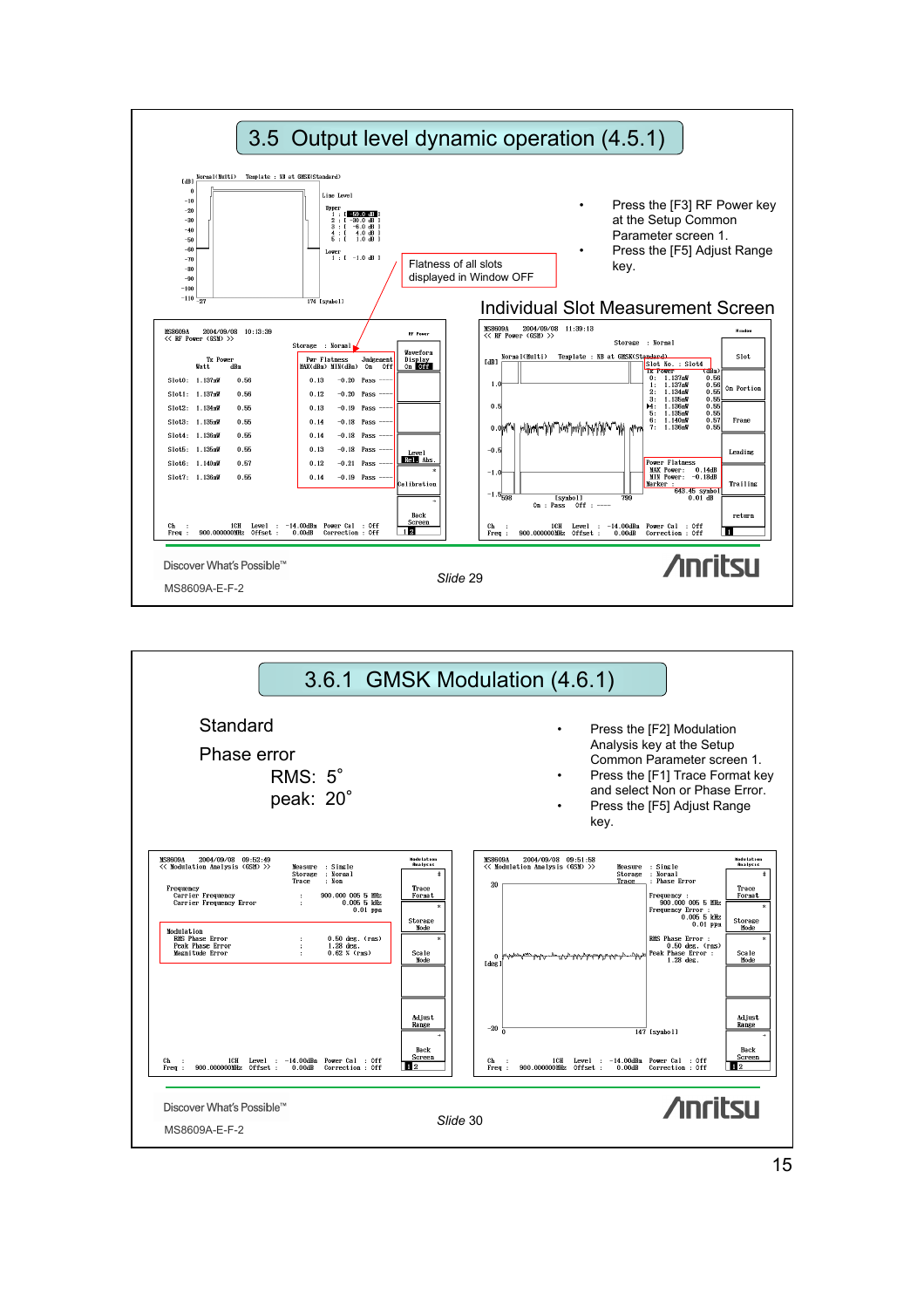

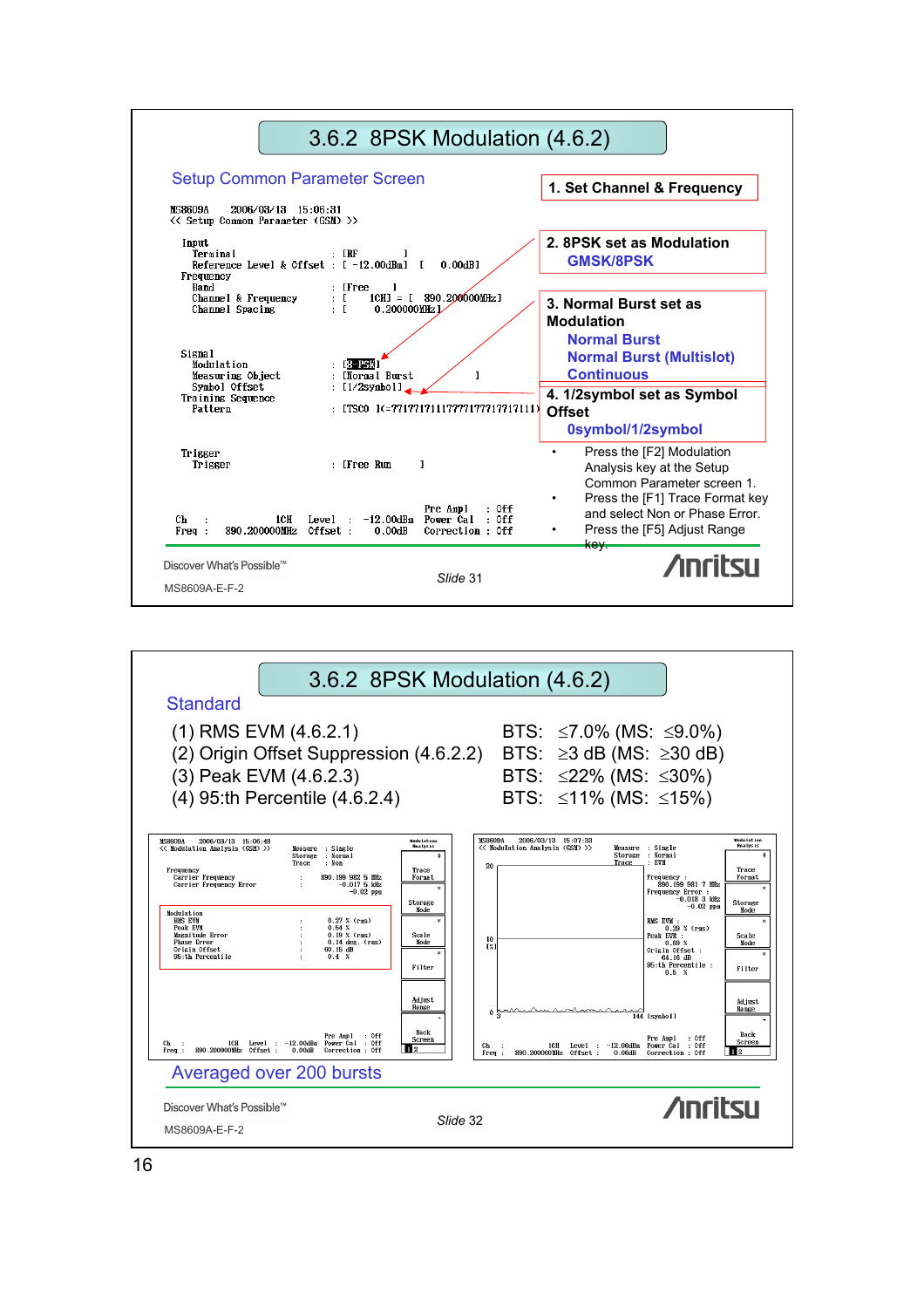| Discover What's Possible™<br>MS8609A-E-F-2 | Slide 33 | <b>/inritsu</b> |
|--------------------------------------------|----------|-----------------|
|                                            |          |                 |
|                                            |          |                 |
|                                            |          |                 |
|                                            |          |                 |
|                                            |          |                 |
|                                            |          |                 |
|                                            |          |                 |
|                                            |          |                 |
| 1. MG3700A Settings                        |          |                 |
| Appendix                                   |          |                 |

 $\mathsf{l}$ 

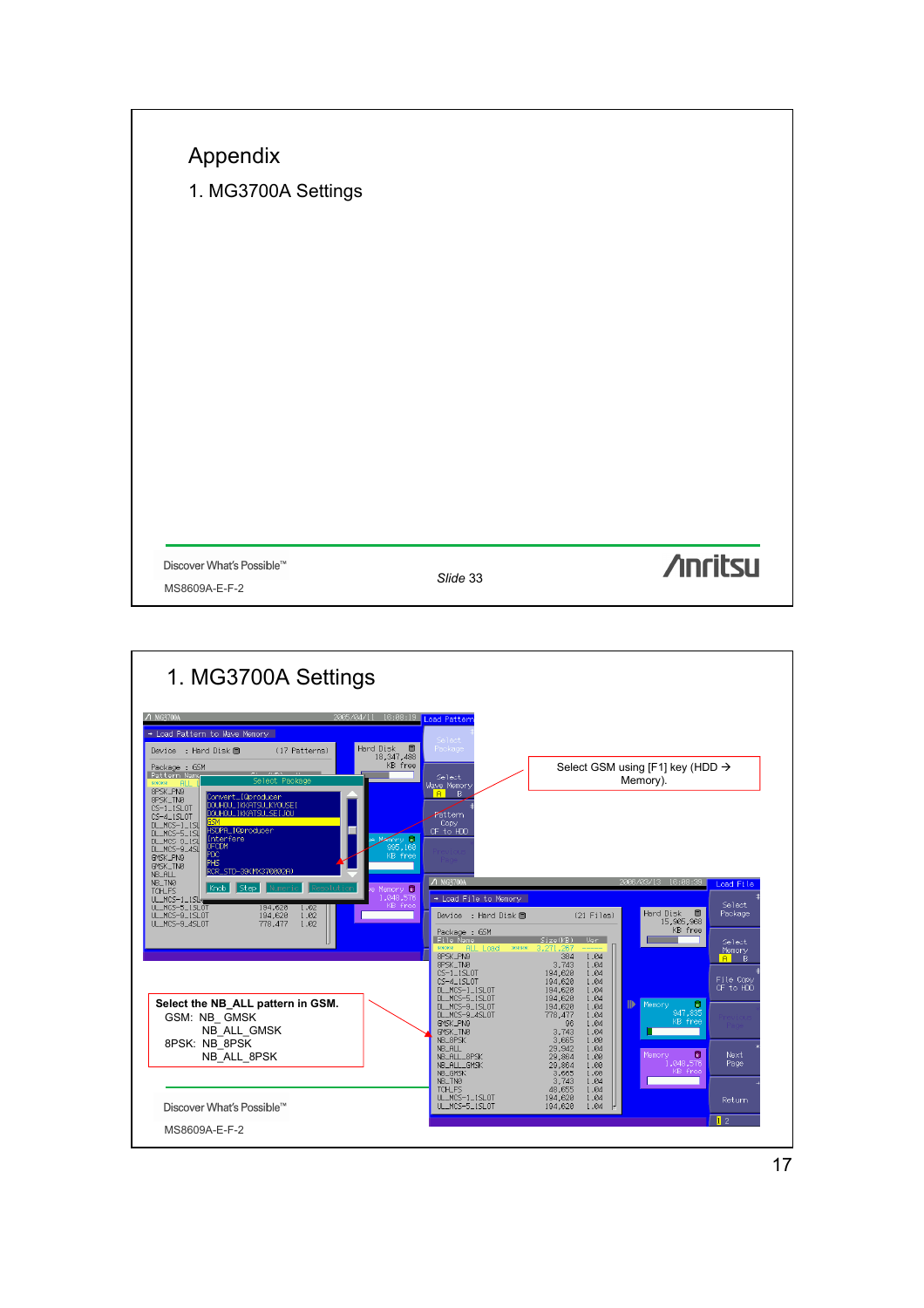| 1. MG3700A Settings                                                                                                                                                                                                                                                  |                                                                                                                                         |                                                                                                                                   |                                                                                                                                  |
|----------------------------------------------------------------------------------------------------------------------------------------------------------------------------------------------------------------------------------------------------------------------|-----------------------------------------------------------------------------------------------------------------------------------------|-----------------------------------------------------------------------------------------------------------------------------------|----------------------------------------------------------------------------------------------------------------------------------|
| <b>↑ MG3700A</b><br>Freq.<br>GHz<br>MHz<br>Level<br>$\overline{\text{O}}$ . $\overline{\text{OQ}}$ dBm<br>BBref: Int<br>IQSrc: Int<br>Pattern: <b>[NB_ALL</b><br>Comment<br>/ GSM Normal Burst<br>/ 8 Slot GMSK Modulation<br>/ Version 1.02<br>Modulation Input I/Q | 2005/04/1<br>890 200 000.00<br>kHz<br>Hz<br>PLSmod: Int<br>Playing<br>$\bullet$<br>n.<br>$[\overline{\text{cm}}]$<br>Detail Information | 15:28:46<br>Ref-Clk Int<br>Modulation<br>$\bullet$ On<br>RF Output<br>$\bullet$ On<br>Trigger : Off<br>$+1/0$ Output<br>RF 0utput | Baseband<br> Load Pattern<br>to<br>Memory<br>Wave Form<br>Restart<br>Pattern<br>Addition<br>Add Single<br>Ext I/O<br>Setup<br>12 |
| Discover What's Possible™<br>MS8609A-E-F-2                                                                                                                                                                                                                           | Slide 35                                                                                                                                |                                                                                                                                   | <b>Anritsu</b>                                                                                                                   |